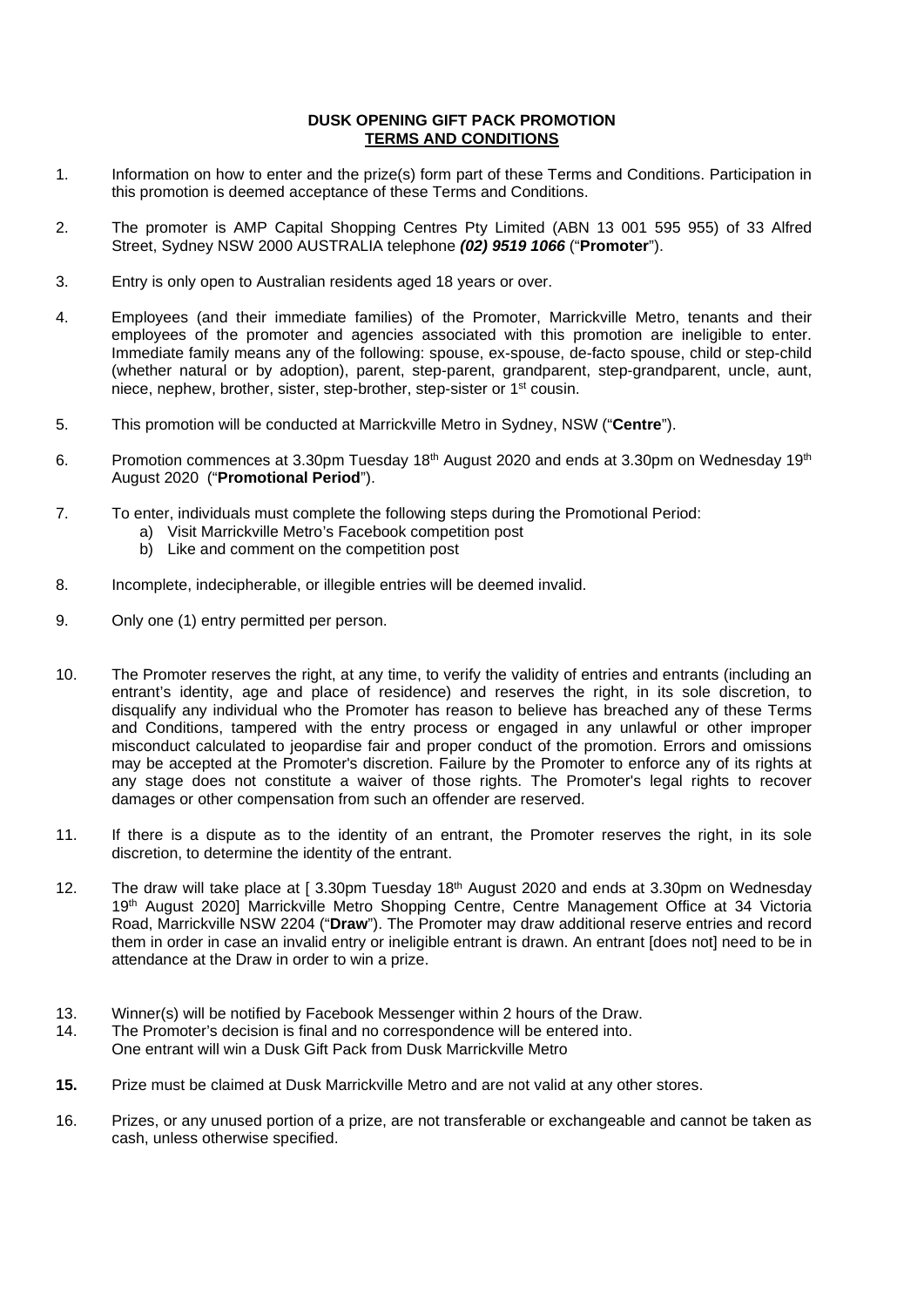- 17. Entrants consent to the Promoter using their name, likeness, image and/or voice in the event they are a winner (including photograph, film and/or recording of the same) in any media for an unlimited period without remuneration for the purpose of promoting this promotion (including any outcome), and promoting any products manufactured, distributed and/or supplied by the Promoter.
- 18. If this promotion is interfered with in any way or is not capable of being conducted as reasonably anticipated due to any reason beyond the reasonable control of the Promoter, including but not limited to technical difficulties, unauthorised intervention or fraud, the Promoter reserves the right, in its sole discretion, to the fullest extent permitted by law: (a) to disqualify any entrant; or (b) subject to any written directions from a regulatory authority, to modify, suspend, terminate or cancel the promotion, as appropriate.
- 19. Any cost associated with accessing the /Facebook is the entrant's responsibility and is dependent on the Internet service provider used.
- 20. Nothing in these Terms and Conditions limits, excludes or modifies or purports to limit, exclude or modify the statutory consumer guarantees as provided under the Competition and Consumer Act, as well as any other implied warranties under the ASIC Act or similar consumer protection laws in NSW ("**Non-Excludable Guarantees**"). Except for any liability that cannot by law be excluded, including the Non-Excludable Guarantees, the Promoter (including its respective officers, employees and agents) excludes all liability (including negligence), for any personal injury; or any loss or damage (including loss of opportunity); whether direct, indirect, special or consequential, arising in any way out of the promotion.
- 21. Except for any liability that cannot by law be excluded, including the Non-Excludable Guarantees, the Promoter (including its respective officers, employees and agents) is not responsible for and excludes all liability (including negligence), for any personal injury; or any loss or damage (including loss of opportunity); whether direct, indirect, special or consequential, arising in any way out of: (a) any technical difficulties or equipment malfunction (whether or not under the Promoter's control); (b) any theft, unauthorised access or third party interference; (c) any entry or prize claim that is late, lost, altered, damaged or misdirected (whether or not after their receipt by the Promoter) due to any reason beyond the reasonable control of the Promoter; (d) any variation in prize value to that stated in these Terms and Conditions; (e) any tax liability incurred by a winner or entrant; or (f) taking/use of a prize.
- 22. As a condition of accepting a prize, each winner must sign any legal documentation as and, in the form, required by the Promoter and/or prize suppliers in their absolute discretion, including but not limited to a legal release and indemnity form. In the event a winner is under the age of 18, a nominated parent/legal guardian of such person will be required to sign the legal documentation required under this clause on their behalf.
- 23. Entry and continued participation in the promotion is dependent on entrants following and acting in accordance with the Facebook Statement of Rights and Responsibilities, which can be viewed at [www.facebook.com/terms.php.](http://www.facebook.com/terms.php) This promotion is in no way sponsored, endorsed or administered by, or associated with, Facebook. Entrants understand that they are providing their information to the Promoter and not to Facebook. The information an entrant provides will only be used for the purposes outlined in these Terms and Conditions. Any questions, comments or complaints about this promotion must be directed to the Promoter and not to Facebook, Instagram. Facebook, Instagram will not be liable for any loss or damage or personal injury which is suffered or sustained by an entrant, as a result of participating in the promotion (including taking/use of a prize), except for any liability which cannot be excluded by law.
- 24. The Promoter collects personal information ("**PI**") in order to conduct the competition and may, for this purpose, disclose such PI to third parties, including but not limited to agents, contractors, service providers, prize suppliers and, as required, to Australian regulatory authorities. Entry is conditional on providing this PI. The Promoter will also use and handle PI as set out in its Privacy Policy, which can be viewed at www.ampcapital.com. In addition to any use that may be outlined in the Promoter's Privacy Policy, the Promoter may, for an indefinite period, unless otherwise advised, use the PI for promotional, marketing, publicity, research and profiling purposes, including sending electronic